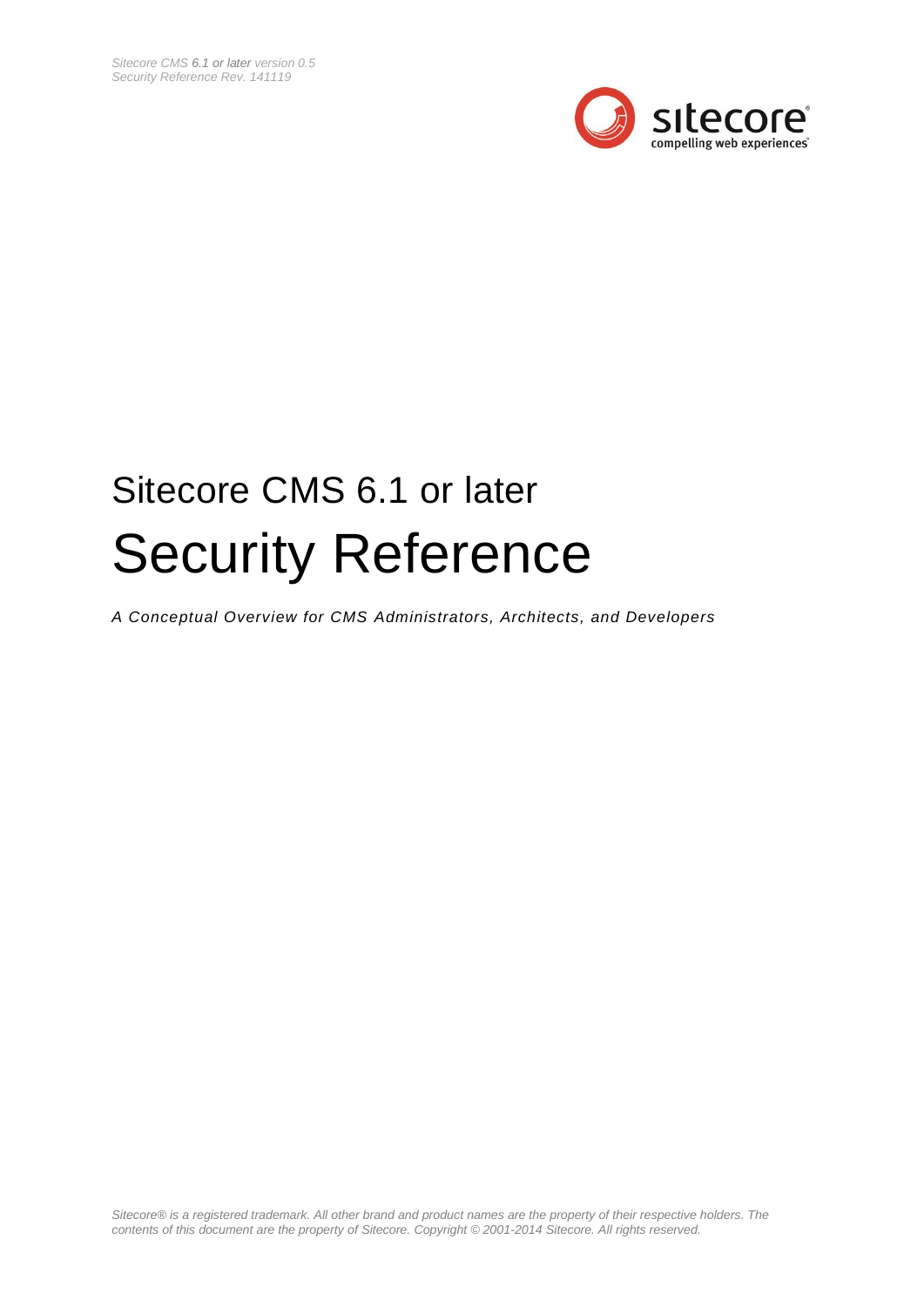

## **Table of Contents**

| Chapter 1     |  |
|---------------|--|
| Chapter 2     |  |
| 2.1           |  |
| 2.2           |  |
| 2.2.1         |  |
| 2.2.2         |  |
| 2.3           |  |
| 2.3.1         |  |
| 2.4           |  |
| 2.4.1         |  |
| 2.4.2         |  |
| 2.4.3         |  |
| $2.5^{\circ}$ |  |
| 2.5.1         |  |
| 2.5.2         |  |
| 2.6           |  |
| 2.6.1         |  |
|               |  |
|               |  |
|               |  |
|               |  |
|               |  |
|               |  |
|               |  |
|               |  |
|               |  |
|               |  |
|               |  |
|               |  |
| 2.6.2         |  |
|               |  |
| 2.7           |  |
| 2.7.1         |  |
| 2.7.2         |  |
| 2.7.3         |  |
| 2.8           |  |
| 2.8.1         |  |
| 2.9           |  |
| 2.9.1         |  |
| 2.9.2         |  |
| 2.10          |  |
| 2.10.1        |  |
| 2.11          |  |
| 2.11.1        |  |
| 2.11.2        |  |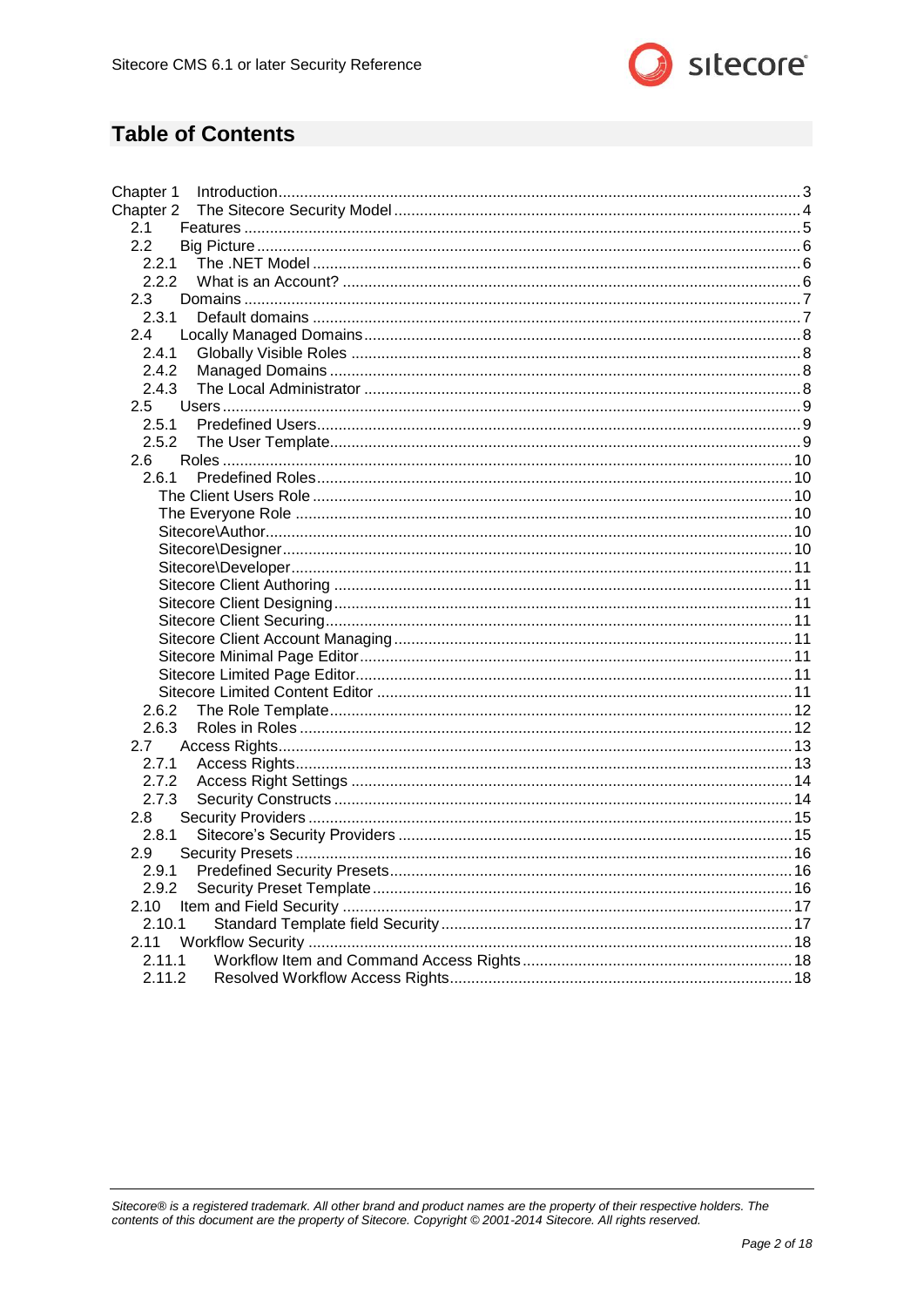

## **Chapter 1**

## <span id="page-2-0"></span>**Introduction**

This document describes the concepts that CMS administrators need to understand when designing, implementing, and maintaining the security infrastructure associated with a Sitecore Web site. This documents focuses on the constructs and definition facilities Sitecore provides to give you the features and flexibility required to design, and implement the security structure required to meet business needs.

This document discusses the constituent parts of Sitecore that structure the way security is controlled in the form of domains, users, roles and access rights. It explains the purpose and structure of the parts of the system that configure how security is assigned and controlled. This includes topics such as how to set up domains and roles within the domains. It also explains how users and roles are structured and how security can be assigned to individual items and fields. It defines the purpose of security presets, used for controlling a whole range of security all at one time. This document also explains the preinstalled components of the security model and the default constituent parts for each area of the security infrastructure.

This document contains the following chapters:

- **[Chapter 1](#page-2-0) — [Introduction](#page-2-0)** A brief description of this document and its intended audience.
- **[Chapter 2](#page-3-0) — [The Sitecore Security Model](#page-3-0)** A detailed description of the components and concepts that make up the Sitecore security model.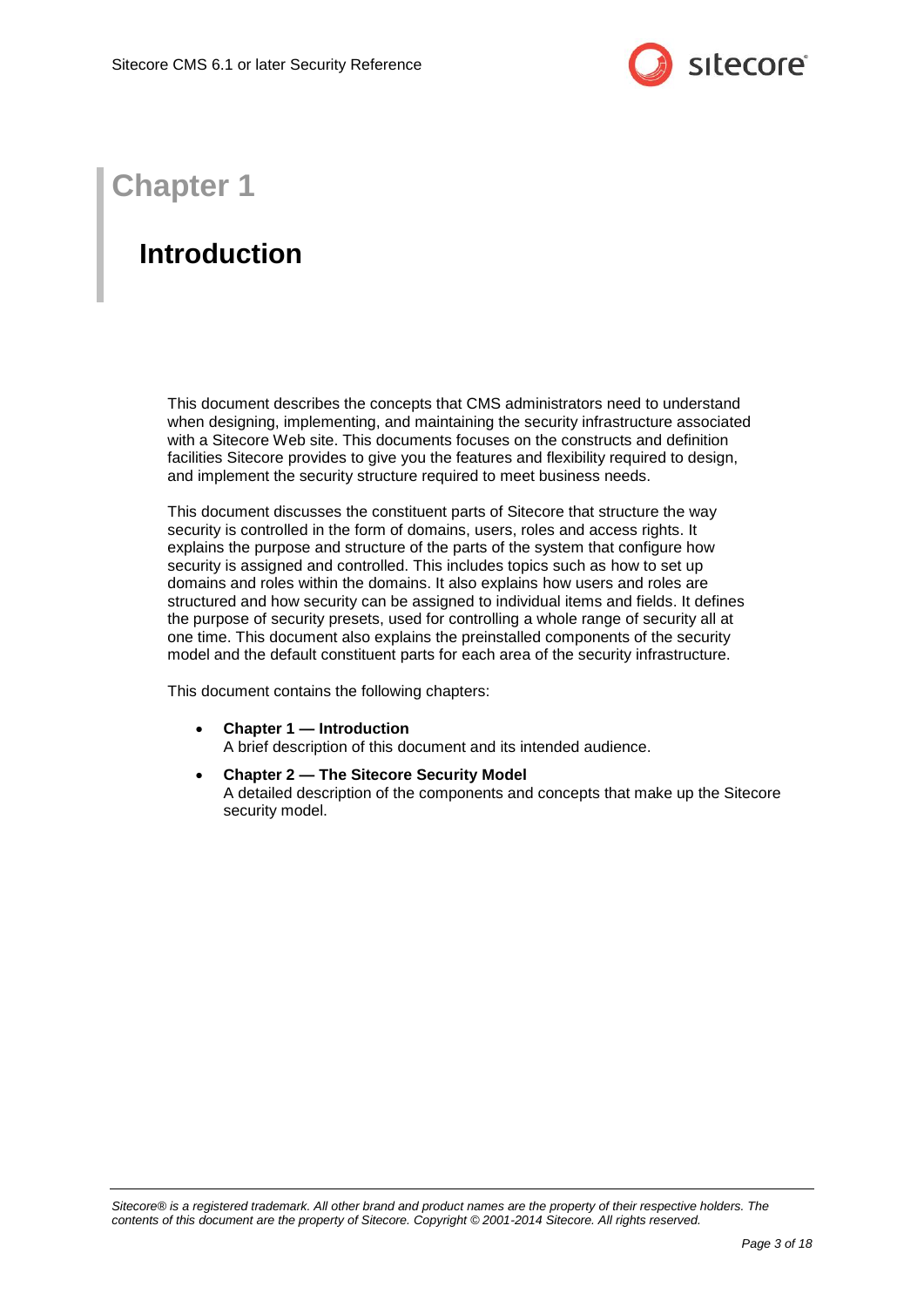

## **Chapter 2**

## <span id="page-3-0"></span>**The Sitecore Security Model**

This chapter contains a detailed description of the components and concepts that make up the Sitecore security model. In this chapter you will find details describing the function and purpose of all the components and concepts that make up the Sitecore security model.

This chapter contains the following sections:

- [Features](#page-4-0)
- [Big Picture](#page-5-0)
- [Domains](#page-6-0)
- [Locally Managed](#page-7-0) Domains
- [Users](#page-8-0)
- [Roles](#page-9-0)
- [Access Rights](#page-12-0)
- [Security Providers](#page-14-0)
- [Security Presets](#page-15-0)
- [Item and Field Security](#page-16-0)
- [Workflow Security](#page-17-0)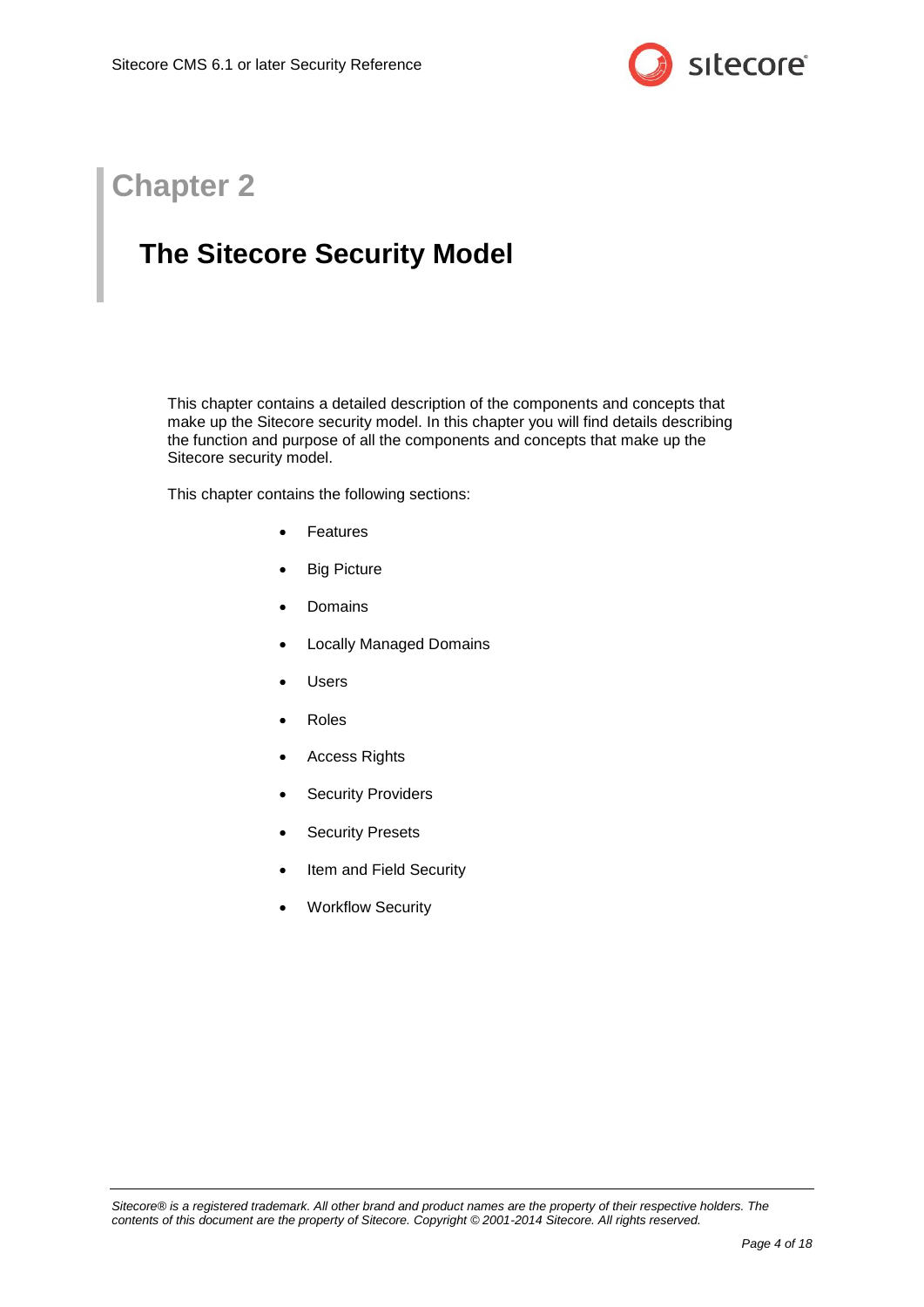

## <span id="page-4-0"></span>**2.1 Features**

Domains are the main way of grouping users and roles as a unit with common rules and procedures. Within a domain we have a set of defined roles, which allows the grouping of users into structured units, such as when you want all the users of a particular department to have the same access rights. Within these roles are the Users, the named accounts individuals use to log in to Sitecore browserbased clients.

Once within the client the Users or Roles (commonly called Accounts) can be assigned whole sets of Access Rights, which are the different possible actions that can be assigned to an account on a per item basis.

You will be shown how the various access rights assigned to Roles and Users can be assigned with a single click through the use of Security Presets.

You will then be introduced to the concept of Security Providers and how Sitecore uses 3 of the Microsoft security providers to provide a structured interface between the Sitecore client and the security data source.

We will show you how access rights can be assigned to individual items and even individual fields through the use of Item and Field Security and finally how security can affect workflows through the use of Workflow Security.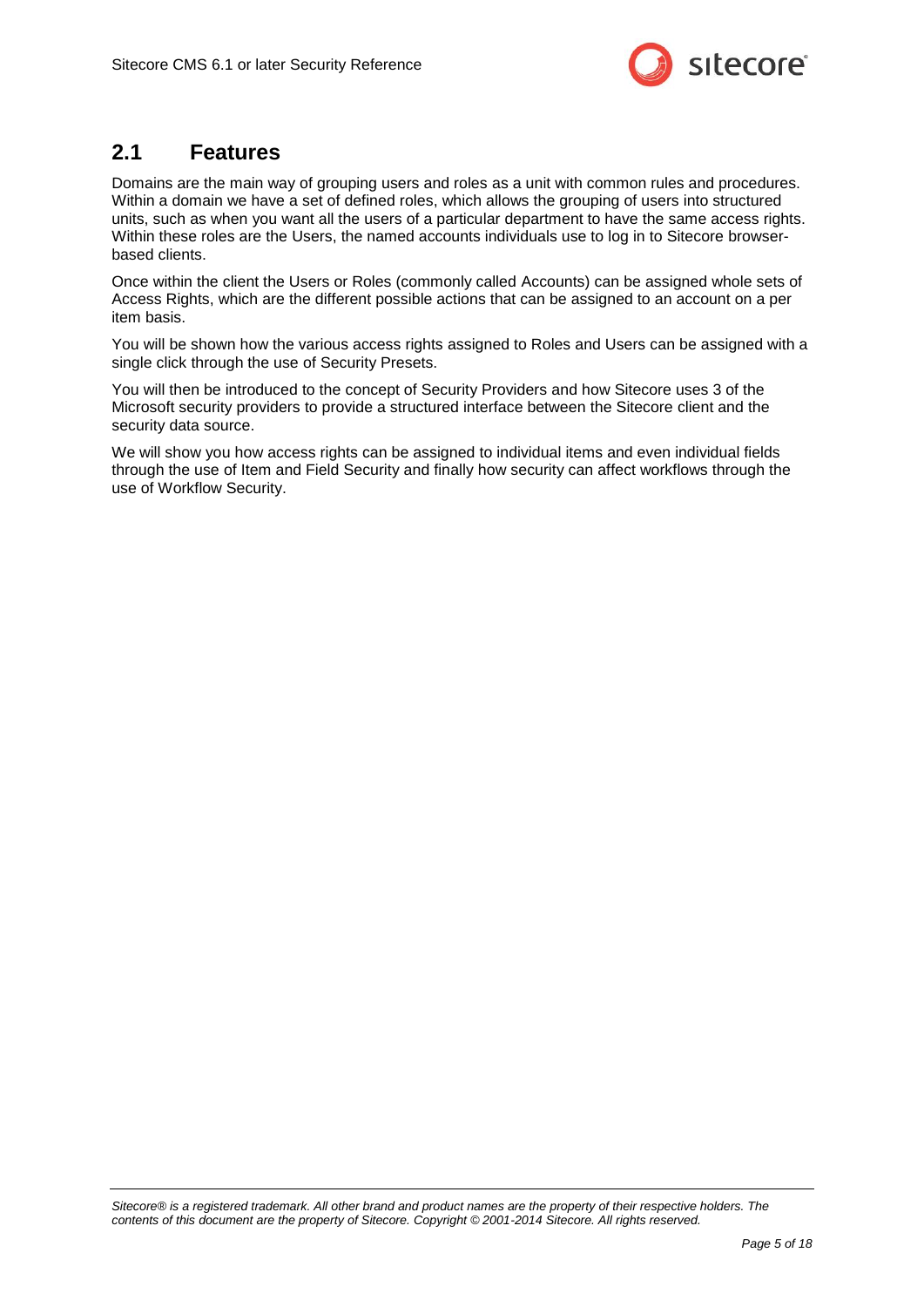

## <span id="page-5-0"></span>**2.2 Big Picture**

The Sitecore Security Model permits administrators to allow or deny access to almost every aspect of a Web site, including both the content and the functional features.

## <span id="page-5-1"></span>**2.2.1 The .NET Model**

Using the .NET security engine in Sitecore offers several immediate advantages.

The advantages of using the .NET security engine are:

- Sitecore CMS uses the standard ASP.NET way of handling security, thereby bringing Sitecore into line with Windows technology.
- Sitecore can use a variety of plug and play features provided directly by Microsoft.
- Abstraction from the real data source.
- Easy option to replace / extend the default configuration with custom providers.
- The performance speed of a pure ASP.NET solution.
- The possibility of using several providers simultaneously and thus keeping the accounts in identifiable storage areas.

#### <span id="page-5-2"></span>**2.2.2 What is an Account?**

Sitecore collectively refers to users and roles as "accounts". Thus, an "account" is either a user and/or a role.

In general terms, throughout the system, security is set for an account rather than for a user or a role. That is to say when security is set the system does not specifically differentiate between users and roles, it treats them all as accounts.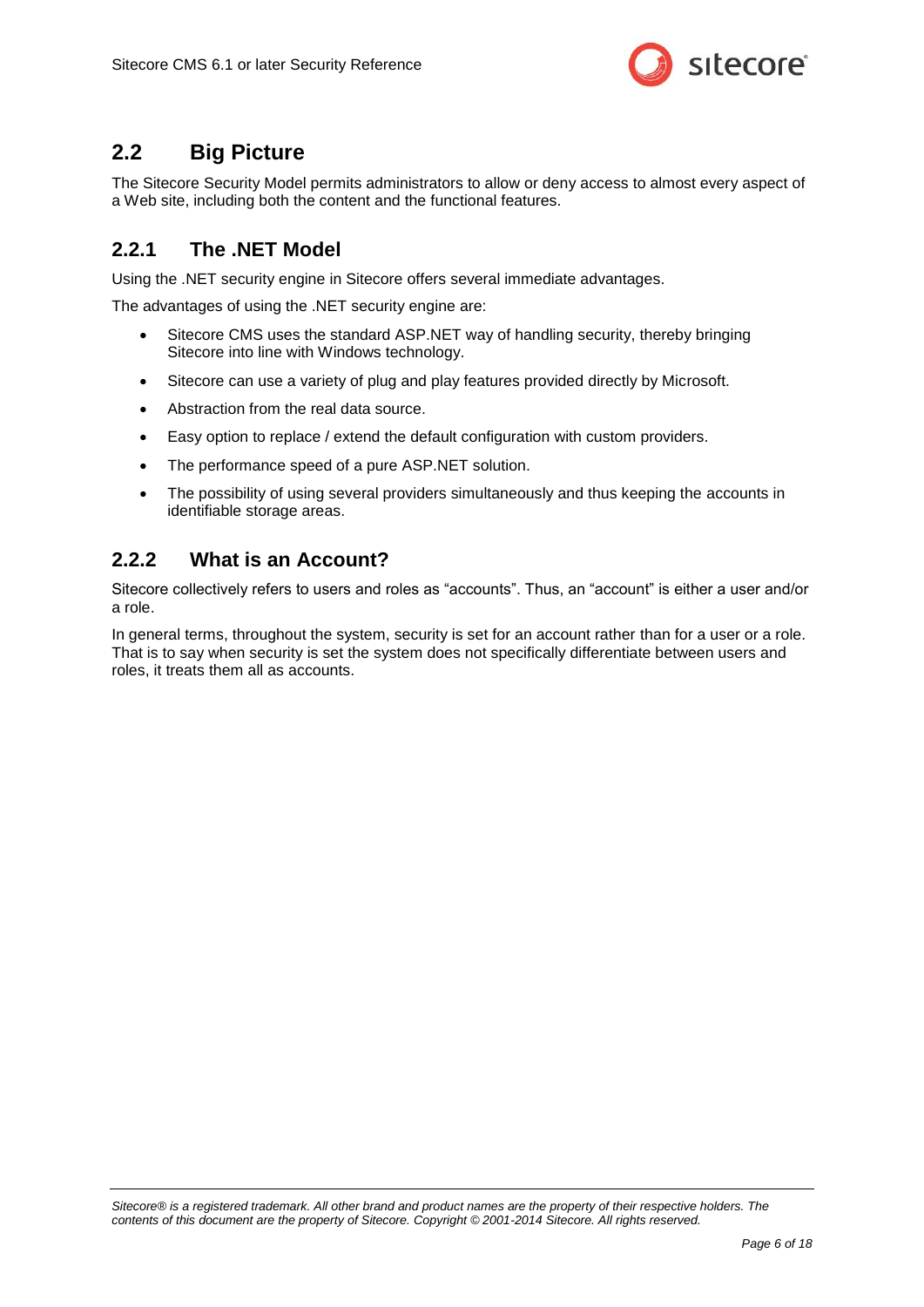

## <span id="page-6-0"></span>**2.3 Domains**

A Sitecore domain is a group of accounts that are administered as a unit with common rules and procedures.

A domain is used to collect accounts that have some logical relationship, for example, all the accounts who have access to use the Sitecore clients may be stored in the Sitecore domain, whereas all the accounts who have access to the published Web site may be stored in the Extranet domain.

## <span id="page-6-1"></span>**2.3.1 Default domains**

Sitecore comes with 3 preinstalled domains, these are:

- **Built-in** A virtual domain that only exists in memory. Sitecore CMS is setup with Extranet as the default domain and in that case most accounts will be **extranet\anonymous** when they visit the Web site. However, if the Web site does not specify a default domain, then accounts will be registered as **built-in\anonymous**.
- **Extranet** Web site security domain. Defines who can access the information published on the Intranet, Extranet and/or Internet Web site. Generally referred to by Sitecore documents as extranet security regardless of what application is being built.
- **Sitecore**  Internal security domain. Handles security for the Sitecore clients. Stores information about content editors, administrators, developers and other members who build and maintain the site.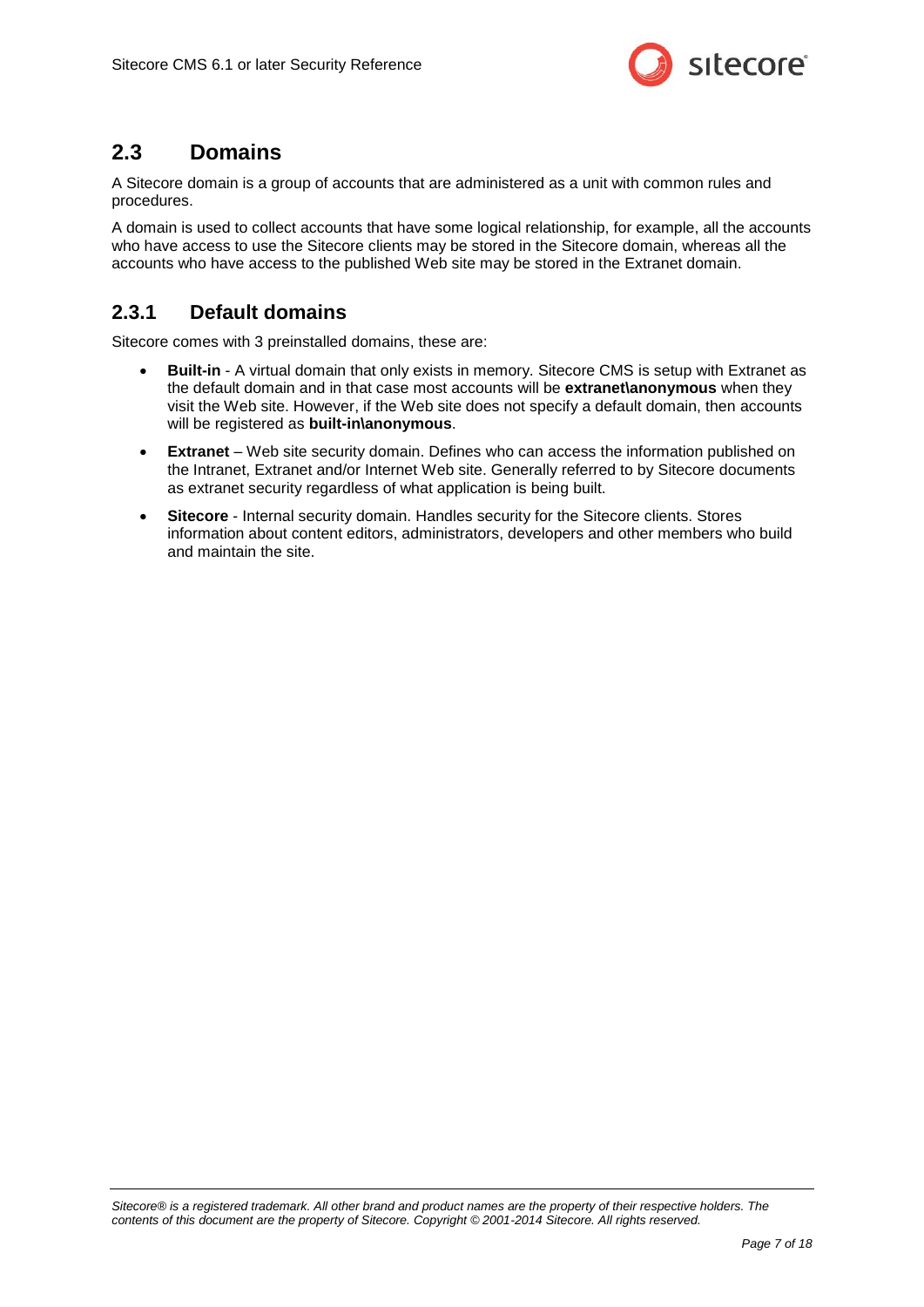

## <span id="page-7-0"></span>**2.4 Locally Managed Domains**

A locally managed domain is a domain where the users of that domain only see that specific domain, and not the other domains within the system. Locally managed domains are usually maintained by a local administrator, who also will not be able to see the other domains within the system. Also, users defined in a locally managed domain will only see accounts that have been defined within their own domain. This simplifies the process of supporting multiple sites from within a single installation as each locally managed domain will be administered and used by accounts that cannot see the other domains.

The concept of locally managed domains is part of the sitecore "delegation model". The delegation model includes additional features, such as "Globally Visible Roles" and "Managed Domains"

## <span id="page-7-1"></span>**2.4.1 Globally Visible Roles**

<span id="page-7-2"></span>This is a list of roles that the users in every domain can see.

## **2.4.2 Managed Domains**

This is a list of the domains associated with a user, which allows users to see multiple domains.

For users of a locally managed domain, this gives them the added permissions to see the other domains they have been associated with.

Uses of normal domains (not locally managed ones) can by default work with all domains. If you add one or more managed domains to this type of user he will then be restricted to only being able to see these managed domains, whether or not they are locally managed domains or just normal domains.

## <span id="page-7-3"></span>**2.4.3 The Local Administrator**

A local administrator is a user that is limited to working with accounts in either a locally managed domain or in one or more managed domains. The local administrator is defined by being member of the Sitecore Local Administrators role and being a member of a locally managed domain (or having one or more managed domains assigned.)

#### **Note**

Sitecore local administrators can log in to Sitecore and manage the security applications (including assigning security) within that domain. A local administrator cannot create domains or assign managed domains to users.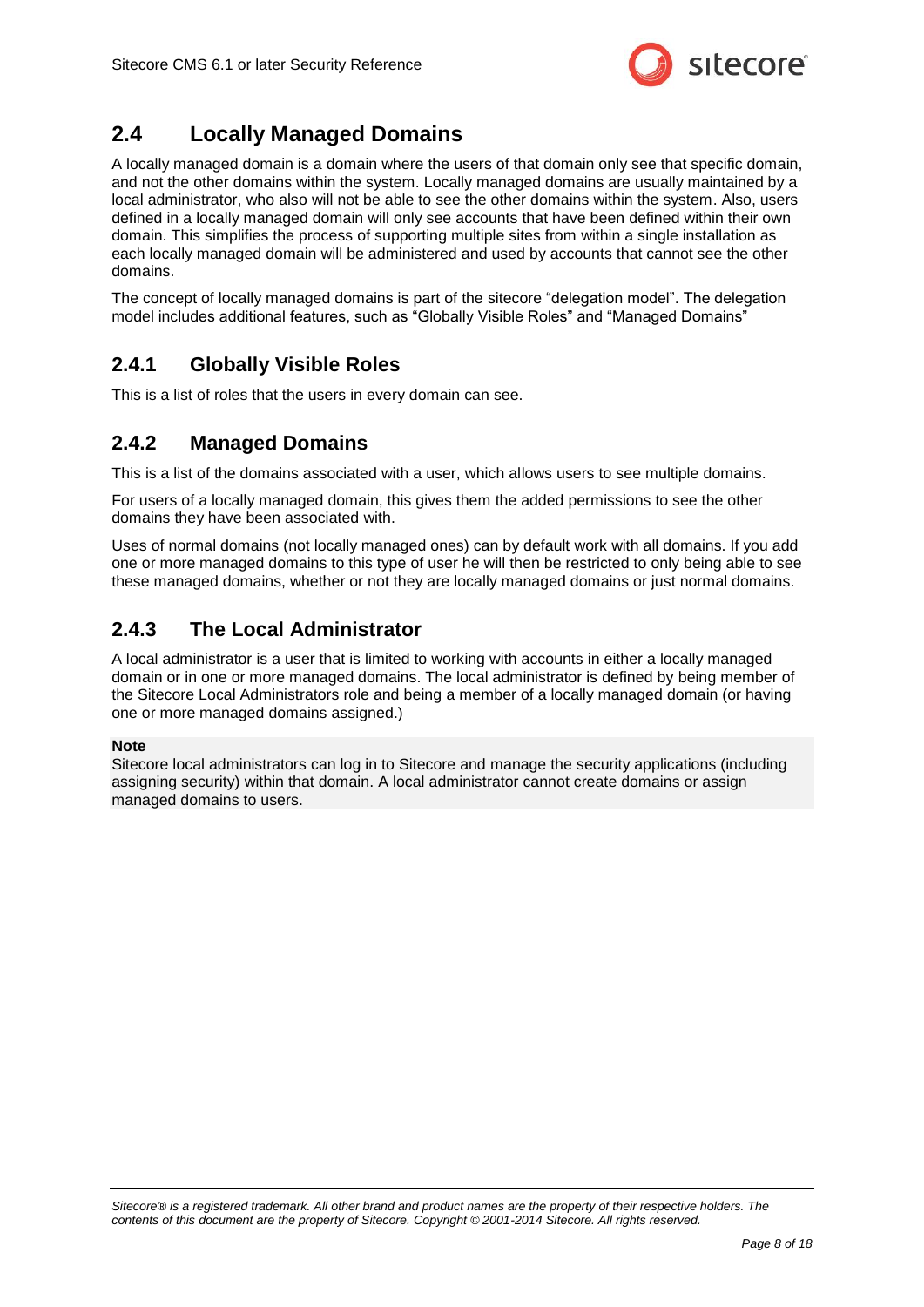

## <span id="page-8-0"></span>**2.5 Users**

Users are the named accounts individuals use to log in to Sitecore clients. Sitecore 6 provides a number of default users, and we recommended that you do not change these users.

#### **Important**

The only exception to this is the "Admin" user. Changes to the password of the "Admin" user are essential to protect the security of your system. This should be the first security change that is made to your system.

If you wish to have a user with similar authority as one of the default users, then it is advised to create a new user rather than edit one of the supplied users as this may have implications within other areas of the security model.

#### <span id="page-8-1"></span>**2.5.1 Predefined Users**

The predefined default users are:

- **Built-in\anonymous**  a virtual user which is assigned to a user viewing the free to access parts of the Web site through the **built-in** domain.
- **built-in\owner** a virtual role that refers to the user referred to in an item's current creator / owner field.
- **extranet\anonymous** a user who is viewing the free to access parts of a Web site.
- **sitecore\anonymous** a user who only has access to the login screen of the Web site. This is used for users who will go on to access the application framework section of the Web site.
- **sitecore\Admin** a predefined "Administrator" CMS user.

## <span id="page-8-2"></span>**2.5.2 The User Template**

The user's definition comes from the items created with the User template, which has the following fields:

- **Administrator** if this field is selected, the user can access everything regardless of their security settings.
- **CanBoost** reserved for future use.
- **ClientLanguage** the language used in the user interface of the Sitecore client.
- **ContentLanguage** the language used in the user interface for Sitecore content.
- **DefaultItem** defines the item that is displayed by default in Content Editor.
- **Email** the user's e-mail address.
- **Fullname** the user's full name.
- **Password** the user's password, stored as a "password" field type.
- **Portrait** an icon or image which represents the user in the Sitecore menu of the Desktop.
- **RegionalIsoCode** the regional ISO code used by the user. This affects how numbers, currency, dates and times are formatted.
- Roles the roles assigned to this user.
- **Start Url** the URL used for the home page of the user when they login.
- **Wallpaper** the Sitecore client's wallpaper.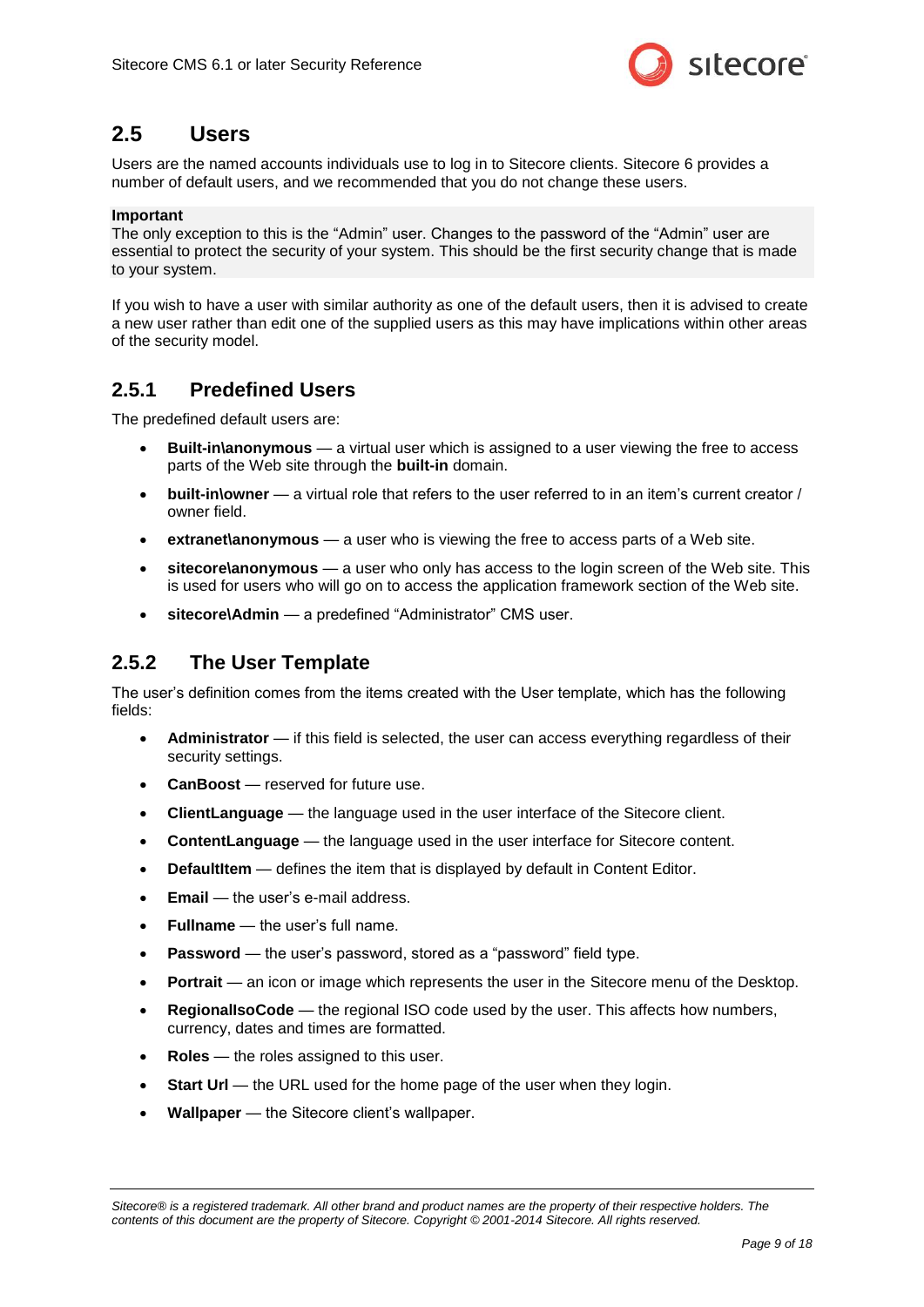

## <span id="page-9-0"></span>**2.6 Roles**

Roles are defined in the system to manage Web site authorization. Roles allow the grouping of users into structured units, such as managers, sales staff, anonymous users, and so on. This makes organization of security access much easier with the ability to assign security access rights through a role to multiple users, rather than having to assign the same access rights to a list of users. Roles give you the flexibility to change permissions and add and remove users without having to make changes to the whole site.

Users can belong to more than one role, giving them different access rights to different areas of a site.

Users who have been assigned multiple roles gain their access rights from all the assigned roles.

Roles can also be assigned other roles. We call this feature 'roles in roles'. For more information about this topic, see section [2.6.3](#page-11-1) *[Roles in Roles](#page-11-1)*.

### <span id="page-9-1"></span>**2.6.1 Predefined Roles**

<span id="page-9-2"></span>Sitecore comes with a series of predefined roles.

#### **The Client Users Role**

The *Sitecore Client Users* role is required to grant minimal access to Sitecore shell. With this role you should be able to login to Sitecore Desktop, but you will not have access to any applications.

All of the other Sitecore client roles are members of the *Sitecore Client Users* role. Users in any Sitecore client role are automatically members of the *Sitecore Client Users* role.

#### <span id="page-9-3"></span>**The Everyone Role**

The *Everyone* role is not a physical role, it is a virtual role. It mirrors the Windows 'Everyone' construct. It does not exist as a part of the role database but is purely used when assigning and resolving security. The *Everyone* role can be used to assign access rights to every user or every user in a specific domain. The *Everyone* role is available as both a global role and a local role in every domain.

#### <span id="page-9-4"></span>**Sitecore\Author**

This is what we call a "content role". It provides access to content in the content tree (hence the name "content role". This role also has two of the *Sitecore Client* roles assigned to it, so that you can assign just this role to a user and the *Sitecore Client Authoring* and *Sitecore Client Users* roles will be automatically assigned to the user.

This role provides access to basic item editing features such as the Media Library and the Content Editor with a reduced set of tabs on the ribbon.

#### <span id="page-9-5"></span>**Sitecore\Designer**

This role provides read and write access to the areas of the content tree required when changing layout details for individual items and groups of items via template standard values, as well as items required when configuring the Page Editor Design Pane. This role also has two of the *Sitecore Client* roles assigned to it, so that you can assign just this role to a user and the *Sitecore Client Designing* and *Sitecore Client Users* will be automatically assigned to the user. It should also be noted that the *sitecore\Designer* role is not a member of the *Author* and *Authoring* roles.

This role provides access to the Page Editor Design Pane features and the designer options of the **Presentation** tab of the Content Editor to allow various aspects of the page design to be edited. Again, it should be noted that this roles has no access to manipulating items in any way.

*Sitecore® is a registered trademark. All other brand and product names are the property of their respective holders. The contents of this document are the property of Sitecore. Copyright © 2001-2014 Sitecore. All rights reserved.*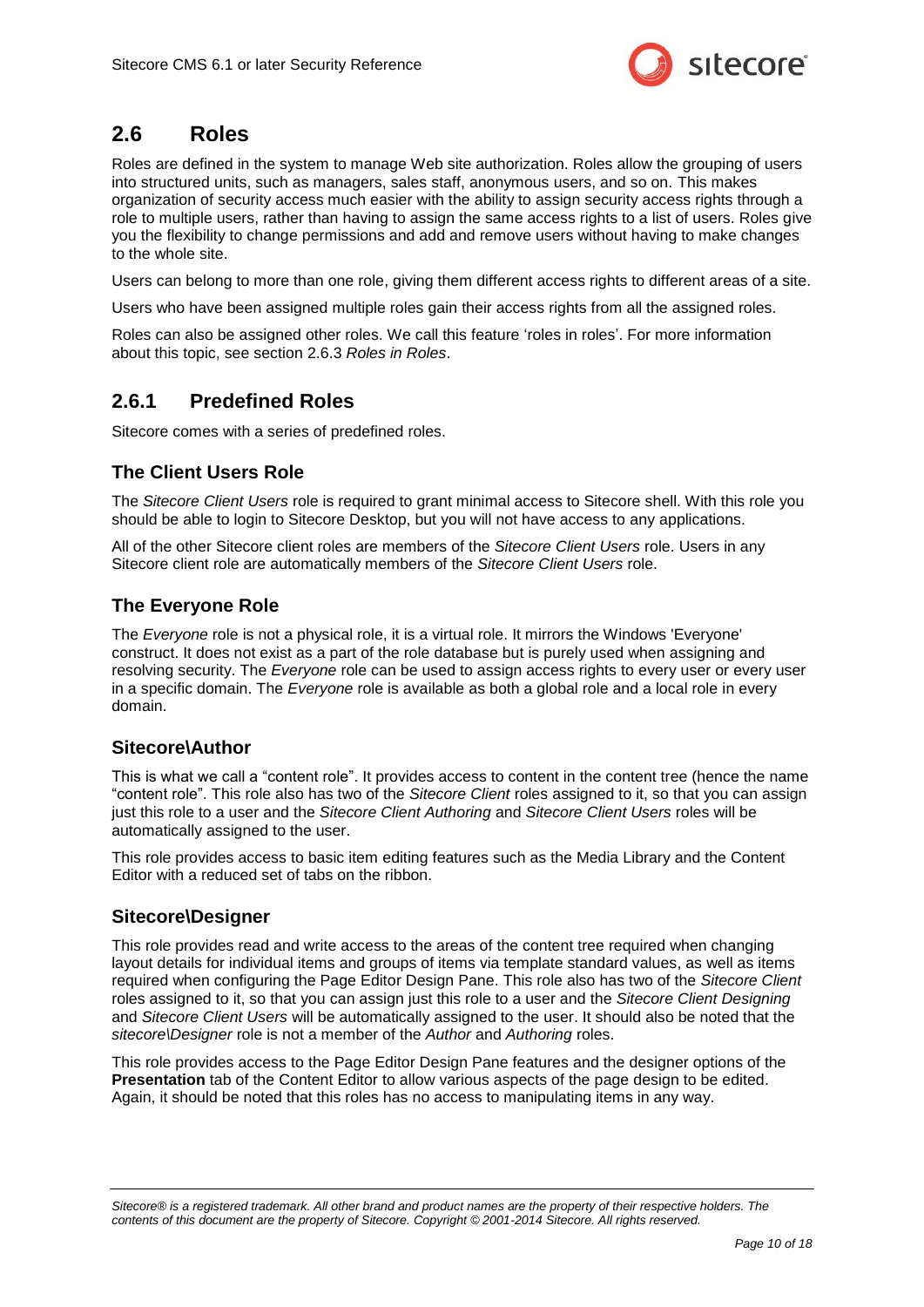

#### <span id="page-10-0"></span>**Sitecore\Developer**

This role is also a "content role" in that users assigned this role have access to manipulation of items within the content tree. This role also provides the access that both the *sitecore\Author* role and the *sitecore\Designer* roles have. Also added to this role are the *sitecore\Sitecore Client Developing*, the *sitecore\Sitecore Client Maintaining* and *sitecore\Sitecore Client Configuring* roles to allow access to all the areas of the system that a Sitecore developer would normally require.

This role provides access to content manipulation facilities in the Content Editor, plus all the design and authoring roles normally used by client authors and client designers. It also provides access to more functionality on the ribbon of the Content Editor to allow full development features for users assigned to this role. This role also has access to the "Development Tools" menu on the Sitecore menu, giving access to further development tools such as the "Package Designer" and other tools.

#### <span id="page-10-1"></span>**Sitecore Client Authoring**

This is a "user interface" role which allows users to access to basic item editing features. Most client users should have access to this role to allow access to basic authoring features.

#### <span id="page-10-2"></span>**Sitecore Client Designing**

This role provides access to Page Editor Design Pane features which allow a user to set layout details associated with items in the Sitecore client.

#### <span id="page-10-3"></span>**Sitecore Client Securing**

This role allows a user to assign access rights using the Content Editor and other appropriate applications.

#### <span id="page-10-4"></span>**Sitecore Client Account Managing**

This role allows a user to maintain users, roles, and domains through the use of the Access Manager, the Domain Manager, the Role Manager and the User Manager.

#### <span id="page-10-5"></span>**Sitecore Minimal Page Editor**

This role limits the amount of functionality provided by the *Sitecore Client Authoring* role (which is still required for users given this role). This role restricts the amount of functionality provided in the Page Editor to the absolute minimum and users who have been assigned this role do not have access to the Page Editor ribbon.

#### <span id="page-10-6"></span>**Sitecore Limited Page Editor**

This role limits the amount of functionality provided by the *Sitecore Client Authoring* role (which is still required for users given this role), but allows more functional access than the *Sitecore Minimal Page Editor* role. This role restricts the amount of functionality that is available in the Page Editor. However, unlike the *Minimal Page Editor* role users assigned this role will see a simple version of the standard Page Editor ribbon.

#### <span id="page-10-7"></span>**Sitecore Limited Content Editor**

This role limits the amount of Content Editor functionality provided by the *Sitecore Client Authoring* role (which is still required for users given this role).

With they are assigned this role, a content author only has access to the **Home**, **Review** and **Publish** tabs in the Content Editor ribbon and has no access to the copying, moving and sorting facilities on the item "right-click" menu.

*Sitecore® is a registered trademark. All other brand and product names are the property of their respective holders. The contents of this document are the property of Sitecore. Copyright © 2001-2014 Sitecore. All rights reserved.*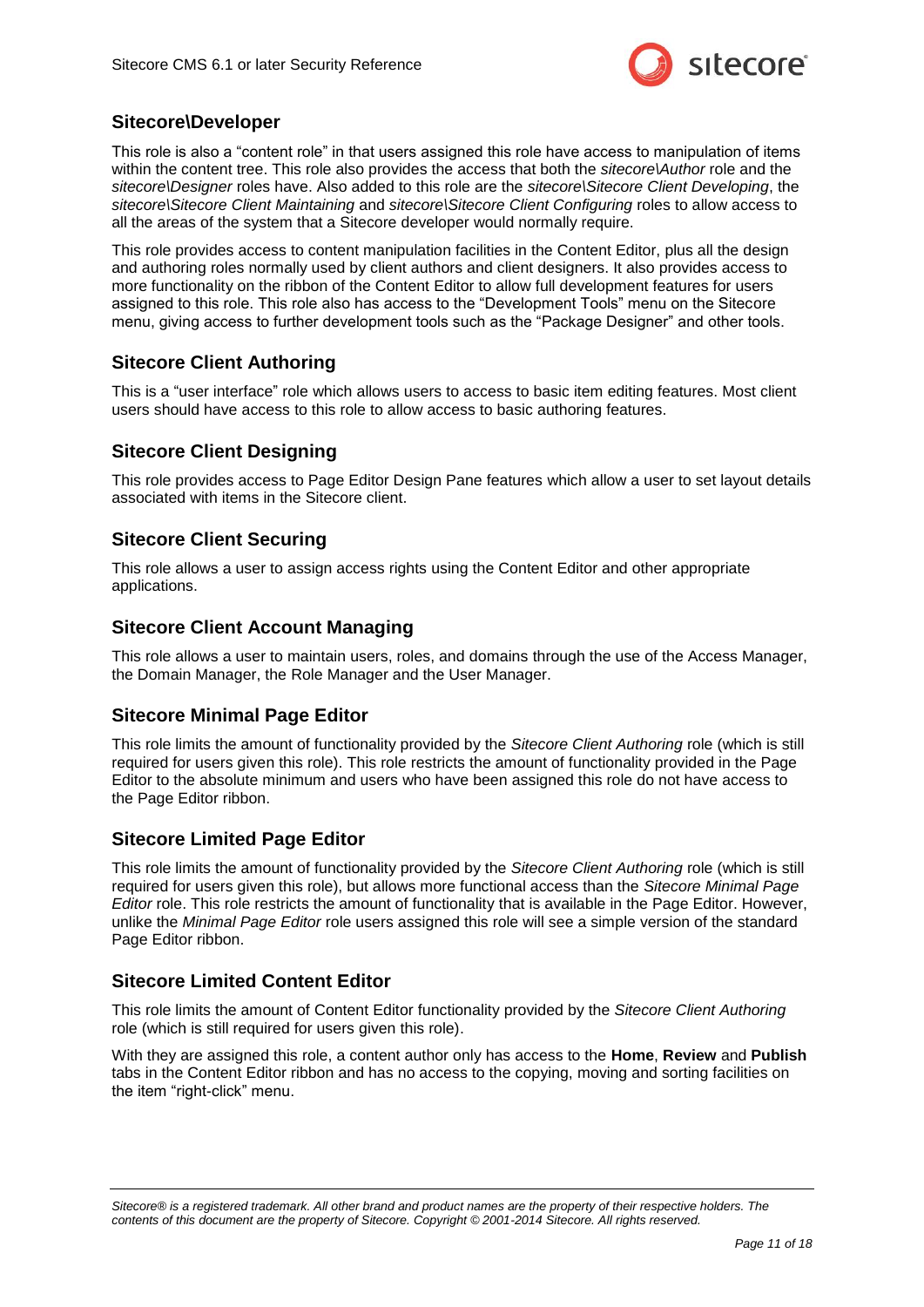

## <span id="page-11-0"></span>**2.6.2 The Role Template**

The role definition comes from items created from the "Roles" template, which has the following fields:

**Roles** – The list of defined Roles.

## <span id="page-11-1"></span>**2.6.3 Roles in Roles**

A role can be a member of other roles. Users who are members of a role automatically inherit the membership of the additional roles that the role is a member of. Roles in Roles is useful in administration for grouping commonly used roles together, rather than adding several roles to users, as in the *Sitecore Author* and *Designer* roles.

*Sitecore® is a registered trademark. All other brand and product names are the property of their respective holders. The contents of this document are the property of Sitecore. Copyright © 2001-2014 Sitecore. All rights reserved.*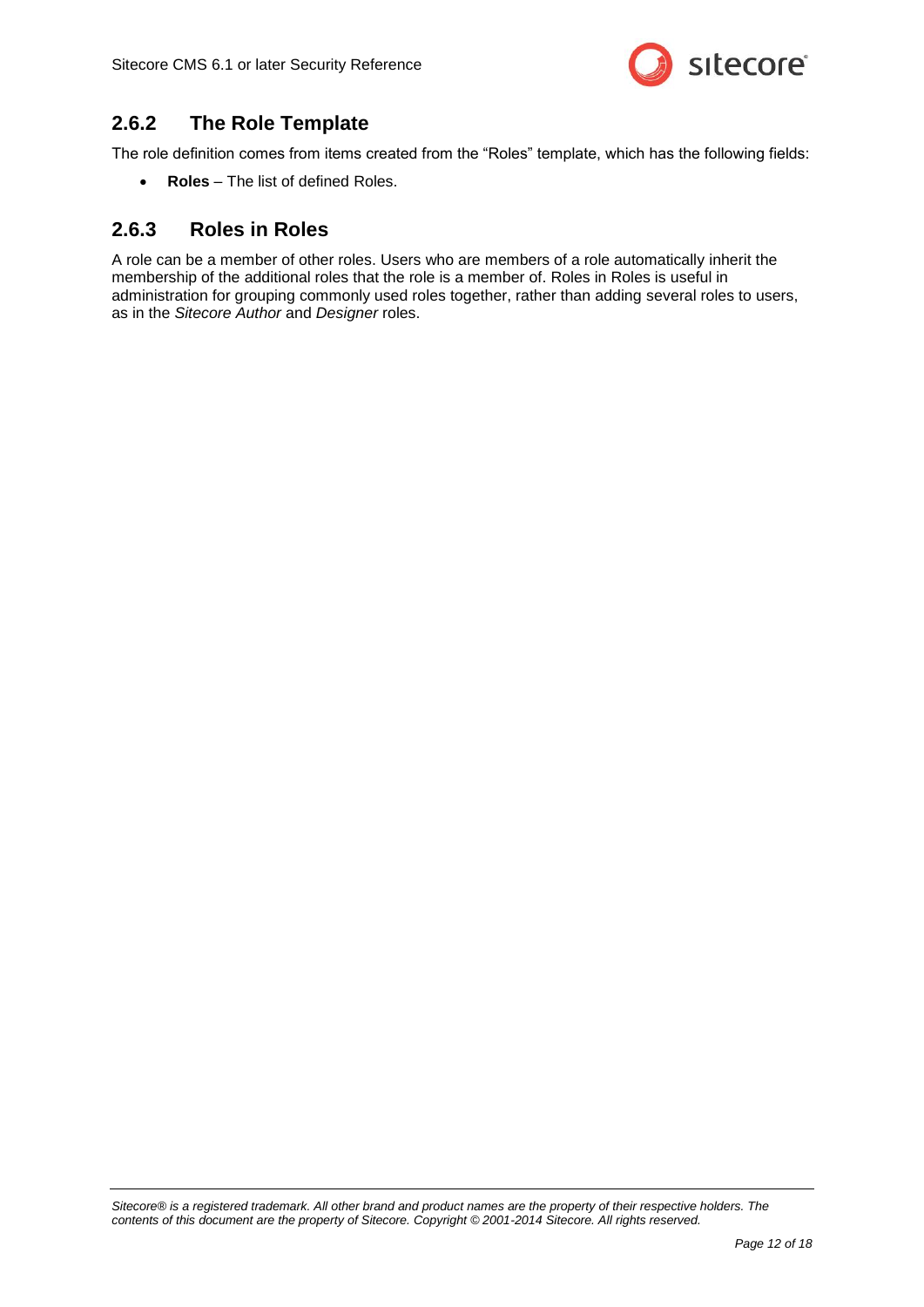

## <span id="page-12-0"></span>**2.7 Access Rights**

Access rights are a set of possible actions that can be assigned to an account on a per item basis. Access rights may be explicitly allowed, explicitly denied, or inherited from a parent item. Security access rights may be granted or denied to individual users or roles.

#### **Important**

To simplify administration, an item can inherit access rights from its parent. When an item does not specify access rights for an account or any of its roles, the security inheritance flag in the item controls whether access rights defined in the parent item apply to the item. Sitecore evaluates inherited access rights recursively until it finds rights defined for the account or any of its roles, the inheritance flag disabled, or the root of the data repository.

#### **Important**

Security inheritance is enabled by default. If security inheritance is not explicitly disabled for an item, it is allowed.

#### **Important**

Sitecore uses the least permissive approach to determine access rights. If an item does not specify an access right for an account or any of its roles, Sitecore denies that right by default. The default value for access rights is denied.

#### **Important**

User access rights override role access rights. If an item explicitly allows or denies an access right to a user, access rights for the user's roles do not apply. Explicitly granting an access right to a user overrides denying that access right to one of the user's roles.

#### **Important**

If two roles have conflicting access rights, deny always overrides allow. Denial of an access right to one of a user's roles overrides allowance of that access right to another of their roles. If an item does not specify an access right for the user, but allows that access right to one of the user's roles and denies it to another, Sitecore denies that access right to that user.

## <span id="page-12-1"></span>**2.7.1 Access Rights**

Sitecore comes with a series of predefined access rights. These are:

- **Read**  controls whether an account can see an item in the content tree and/or on the published Web site, including all of its properties and field values.
- **Write** controls whether an account can update field values. The write access right requires the read access right and field read and field write access rights for individual fields (field read and field write are allowed by default).
- **Create** controls whether an account can create child items. The create access right requires the read access right.
- **Rename**  controls whether an account can change the name of an item. The rename access right requires the read access right.
- **Delete**  controls whether an account can delete an item. The delete access right requires the read access right

#### **Important**

The Delete command also deletes all child items, even if the account has been denied Delete rights for one or more of the subitems.

 **Administer** — controls whether an account can configure access rights on an item. The administer access right requires the read and write access rights.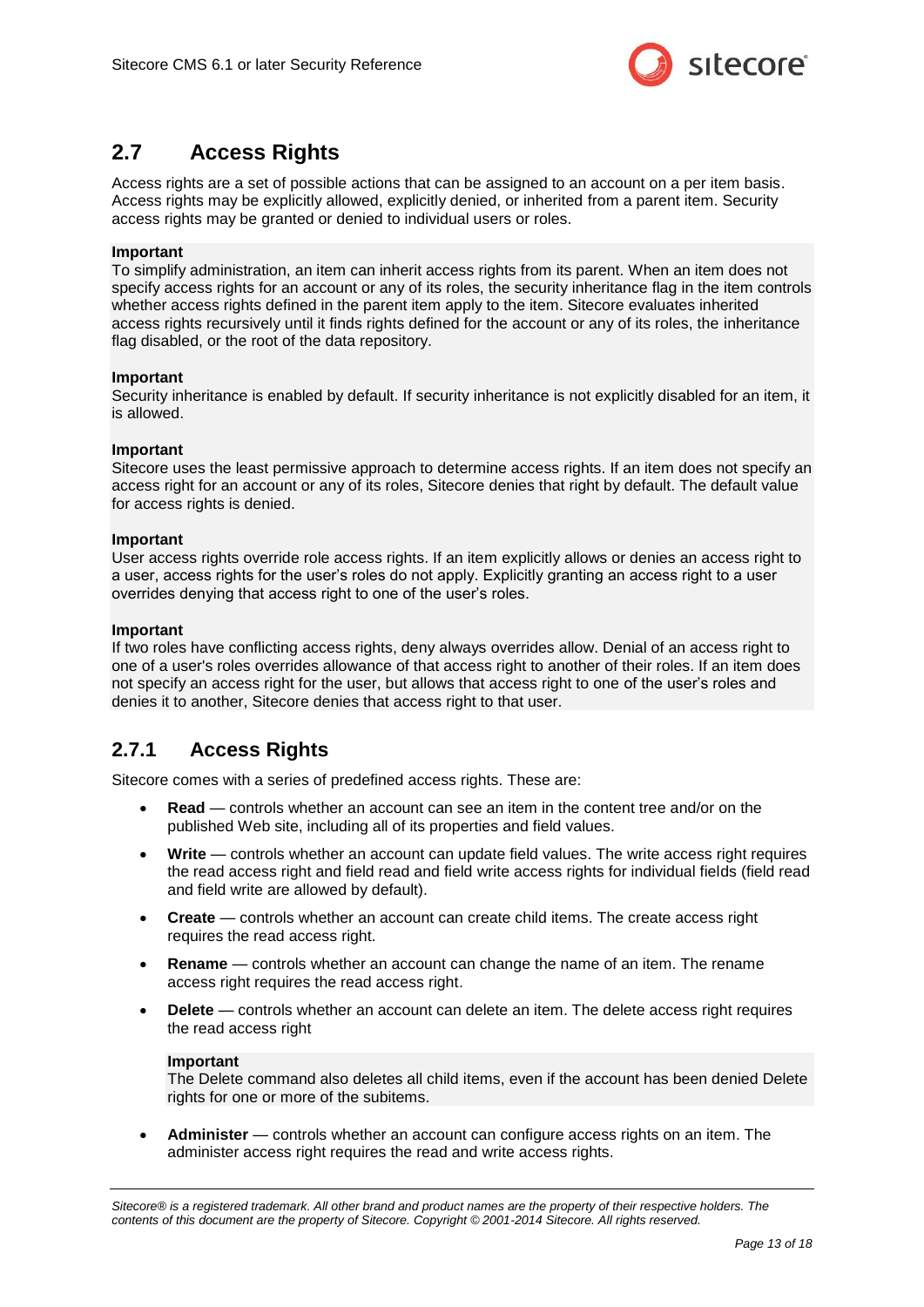

- **Field Read** controls whether an account can read a specific field on an item.
- **Field Write**  controls whether an account can update a specific field on an item.
- **Language Read**  controls whether a user can read a specific language version of items.
- **Language Write**  controls whether a user can update a specific language version of items.
- Site Enter controls whether a user can access a specific site.
- **Workflow State Delete**  controls whether a user can delete items which are currently associated with a specific workflow state.
- **Workflow State Write** controls whether a user can update items which are currently associated with a specific workflow state.
- **Workflow Command Execute**  controls whether a user is shown specific workflow commands.
- \*— controls all the access rights at once. You can use it to allow or deny all the rights assigned to a specific item at once.
- **Inheritance** controls whether security rights can be passed from the parent items to the child items. The security model supports the possibility to choose inheritance on a per account basis (applies to all access rights). The inheritance settings you choose apply to the selected account only.

## <span id="page-13-0"></span>**2.7.2 Access Right Settings**

Each access right has one of three possible settings. They are:

- **Allow** explicitly permit the associated access right for the selected account.
- **Deny** revokes the associated access right for the selected account. Deny access overrides allow access in that a user is denied the access right if the user or any of their roles is denied, or if the access right is never specifically allowed for the user or any of their roles.
- **Inherit** neither permits nor revokes an access right. The status of the access right for a given user is determined based on a number of factors, including the complete collection of explicit access rights set on the user and assigned roles for the item in question and items higher up in the content tree.

### <span id="page-13-1"></span>**2.7.3 Security Constructs**

There are also three security constructs within the security model. These are:

- **Security Inheritance** If security inheritance is disabled, the effective access rights granted to a user is based on settings specified for the user and roles assigned to the user. If security inheritance is enabled, the effective access rights granted to a user is also based on settings specified for items higher in the content tree.
- **Effective Rights** the set of access rights assigned to the user after considering settings for the user and all assigned roles, security inheritance, workflow state security, locking, protection, and other factors that dynamically affect access rights.
- **Field Security** field security allows information architects to restrict access rights on specific fields to specific accounts. By default, every field in an item reflects the security applied to the item — if a user can write to the item, they can write to all fields of that item. Field security further restricts the access that certain users with read or write access to the item have to some fields in that item.

*Sitecore® is a registered trademark. All other brand and product names are the property of their respective holders. The contents of this document are the property of Sitecore. Copyright © 2001-2014 Sitecore. All rights reserved.*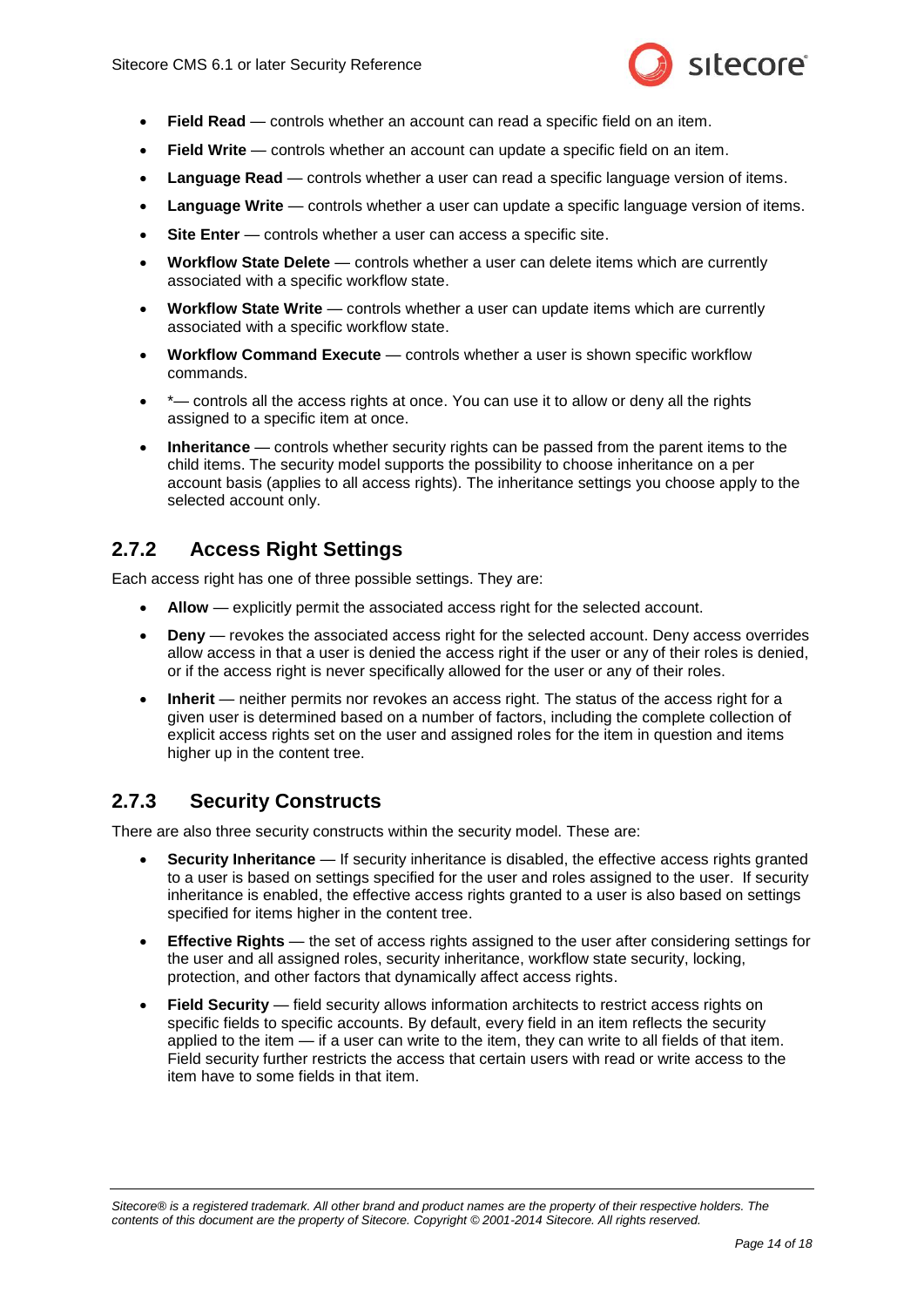

## <span id="page-14-0"></span>**2.8 Security Providers**

A security provider is a security oriented software module that provides a structured interface between a service and a data source. In a similar way that device drivers abstract physical hardware devices, security providers abstract physical storage media.

ASP.NET can be configured to store information virtually anywhere. All that's required is a custom provider to retrieve the information.

## <span id="page-14-1"></span>**2.8.1 Sitecore's Security Providers**

Sitecore CMS 6 uses three of the Microsoft security providers.

- **Membership Provider** provides the interface between ASP.NET's membership service and Sitecore's membership data sources. The job of the membership provider is to interface with Sitecore Security data sources containing data regarding the registered users, and to provide methods for creating and deleting users, verifying login credentials, changing passwords and storing and retrieving membership information.
- **Role Provider** provides the interface between ASP.NET's role management service and Sitecore's role data source. The job of a role provider is to interface with data sources containing role data mapping users to roles, and to provide methods for creating roles, deleting roles, adding users to roles, and so on. Given a user name, the role manager relies on the role provider to determine what role or roles the user belongs to.
- **Profile Provider** provides the interface between ASP.NET's profile service and Sitecore's profile data sources. The job of a profile provider is to write profile property values supplied by ASP.NET to Sitecore's profile data sources, and to read the property values back from the data source when requested by ASP.NET. Profile providers also implement methods that allow consumers to manage profile data sources-for example, to delete profiles that haven't been accessed since a specified date.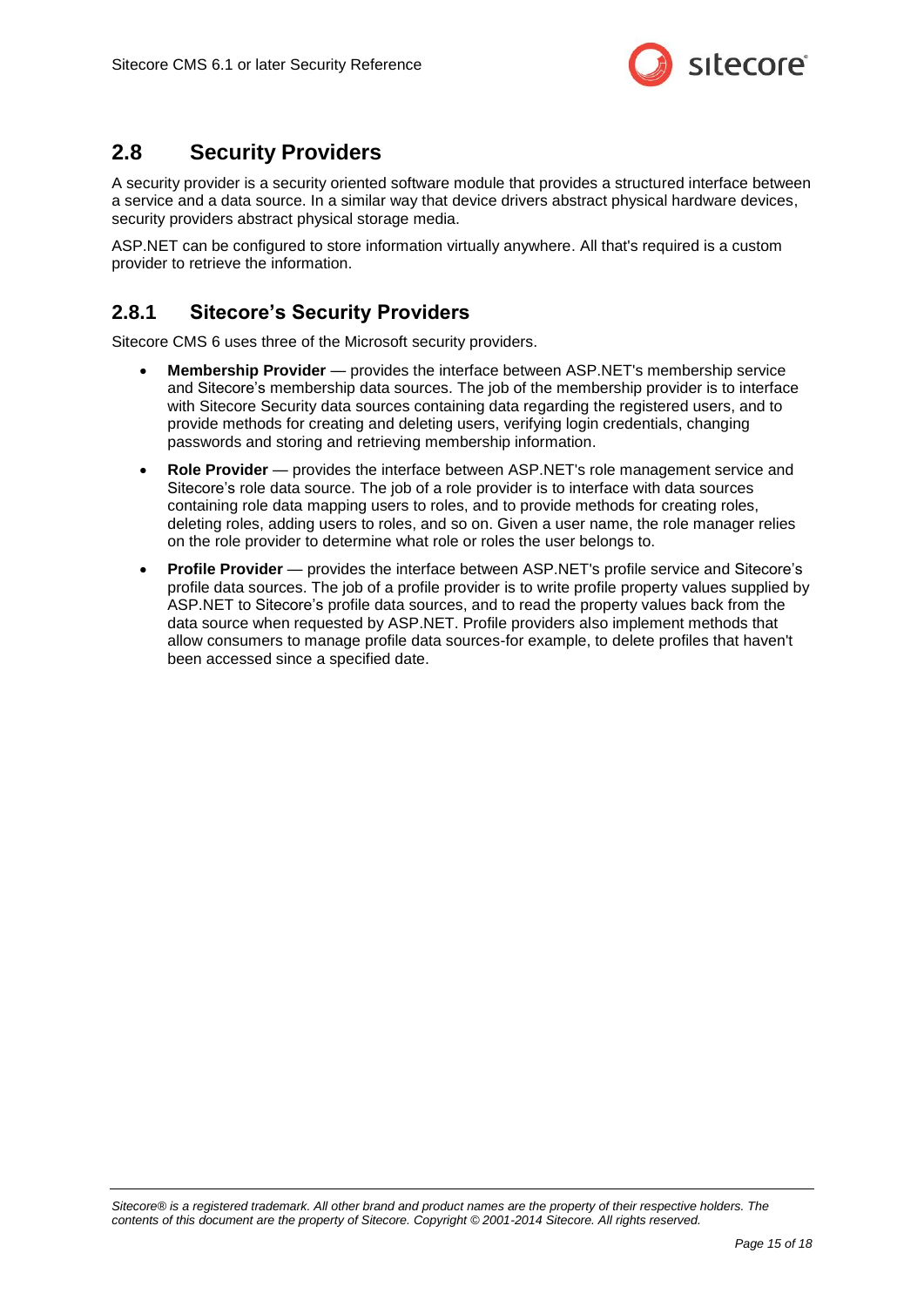

## <span id="page-15-0"></span>**2.9 Security Presets**

Security presets are a way to set a group of commonly used security access rights with a single click. A security preset can be created and stored in

sitecore/System/Settings/Security/Presets.

You can then "stack" the accounts in one preset, each with unique settings. You can apply the preset from the Content Editor, **Security** tab, **Presets** group.

## <span id="page-15-1"></span>**2.9.1 Predefined Security Presets**

The Sitecore client comes with two predefined security presets:

- **Remove Inherit**  this preset sets the *Inherit* right to *Denied* for the *'\*' (Everyone)* role. Therefore the item does *not* inherit any security rights from parent items.
- **Require Login** this preset sets *Read* access to *Denied* for the *extranet/Anonymous* user, therefore requiring extranet login to access the item and its children.

## <span id="page-15-2"></span>**2.9.2 Security Preset Template**

The security preset definition comes from items created with the "Security Preset" template, which contains the following fields:

- **Users** the list of users who will be assigned the preset.
- **Domain** the domain to which the preset/user combination will be applied to.
- **Security Preset** the security preset.
- **Overwrite** whether the preset completely overwrites previous assignments on the item.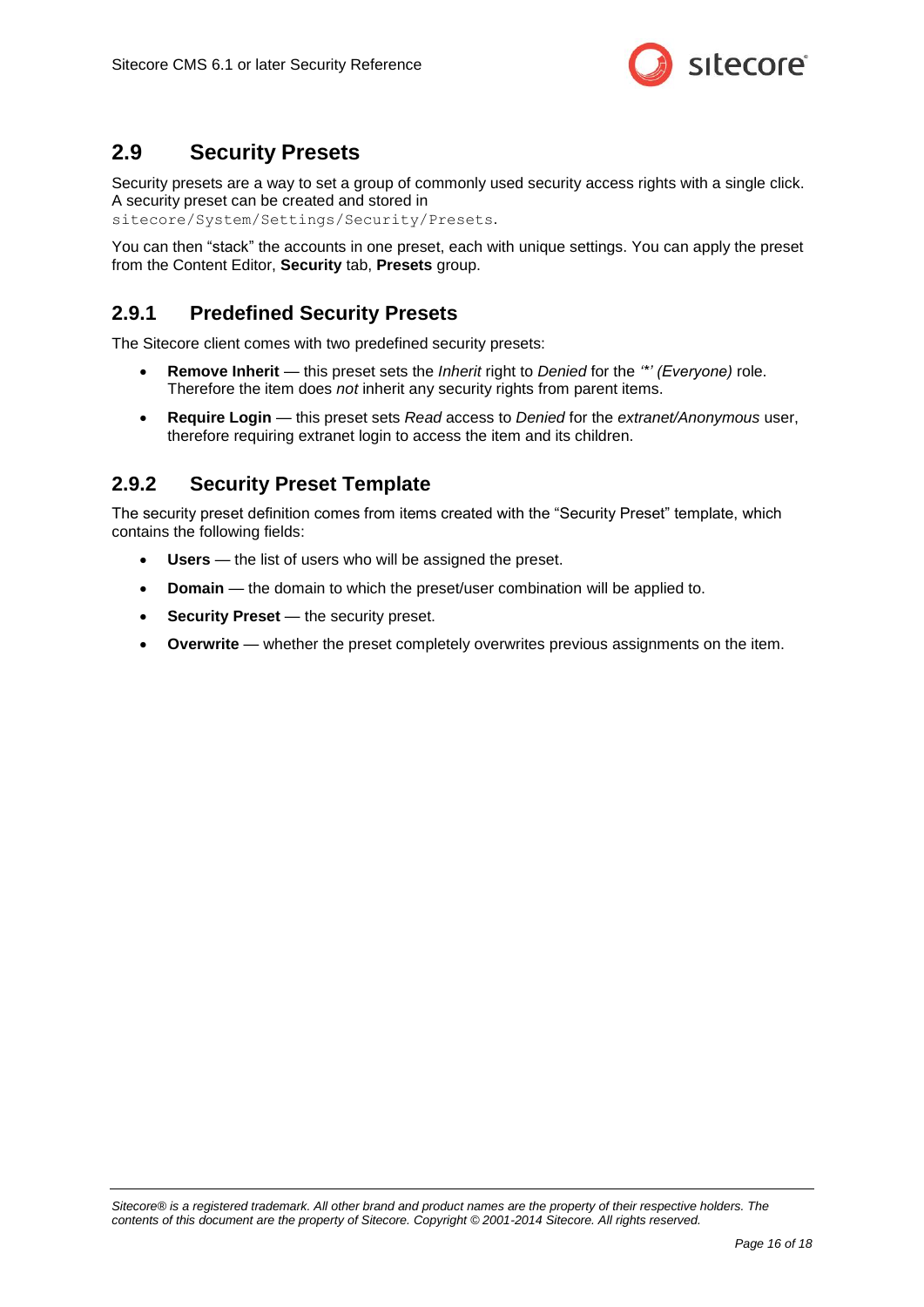

## <span id="page-16-0"></span>**2.10 Item and Field Security**

In the Sitecore security model each item can be assigned individual. These rights are, if allowed, inherited recursively. Field security allows information architects to restrict the access rights on specific fields to specific users and roles.

By default, every field in an item reflects the security applied to the item — if a user can write to the item, they can write to all fields in that item. However, field security further restricts the access that certain users with read or write access to the item have to some of the fields in that item.

You can also assign security settings at field level. For instance, a developer can configure one role to have read and write access to a particular field, while another role might only have read access, and a third role neither read nor write access.

The security settings for an individual field are set in the Field Security control, in the Security section for a given field.

## <span id="page-16-1"></span>**2.10.1 Standard Template field Security**

All items inherit their security settings, by default, from the Sitecore Standard template.

You can change the security settings for particular fields in the Standard template, thereby granting or denying roles or users read or write access to the fields in the Standard template.

#### **Note**

The *Everyone* role is denied access to most of the fields in the Standard template. This means that only administrator users can see these fields. If you want to make protected fields visible to nonadministrator users, you must first set the read access right to inherit for the *Everyone* role. Set the read access right to allow for roles and/or users that you want to be able to view the given field. Allow write access for roles and users that should be able to modify the fields.

#### **Important**

Sitecore strongly recommends that you do *not* modify the Standard template as this will complicate the upgrade process and may cause other problems as the Standard template is inherited throughout the system.